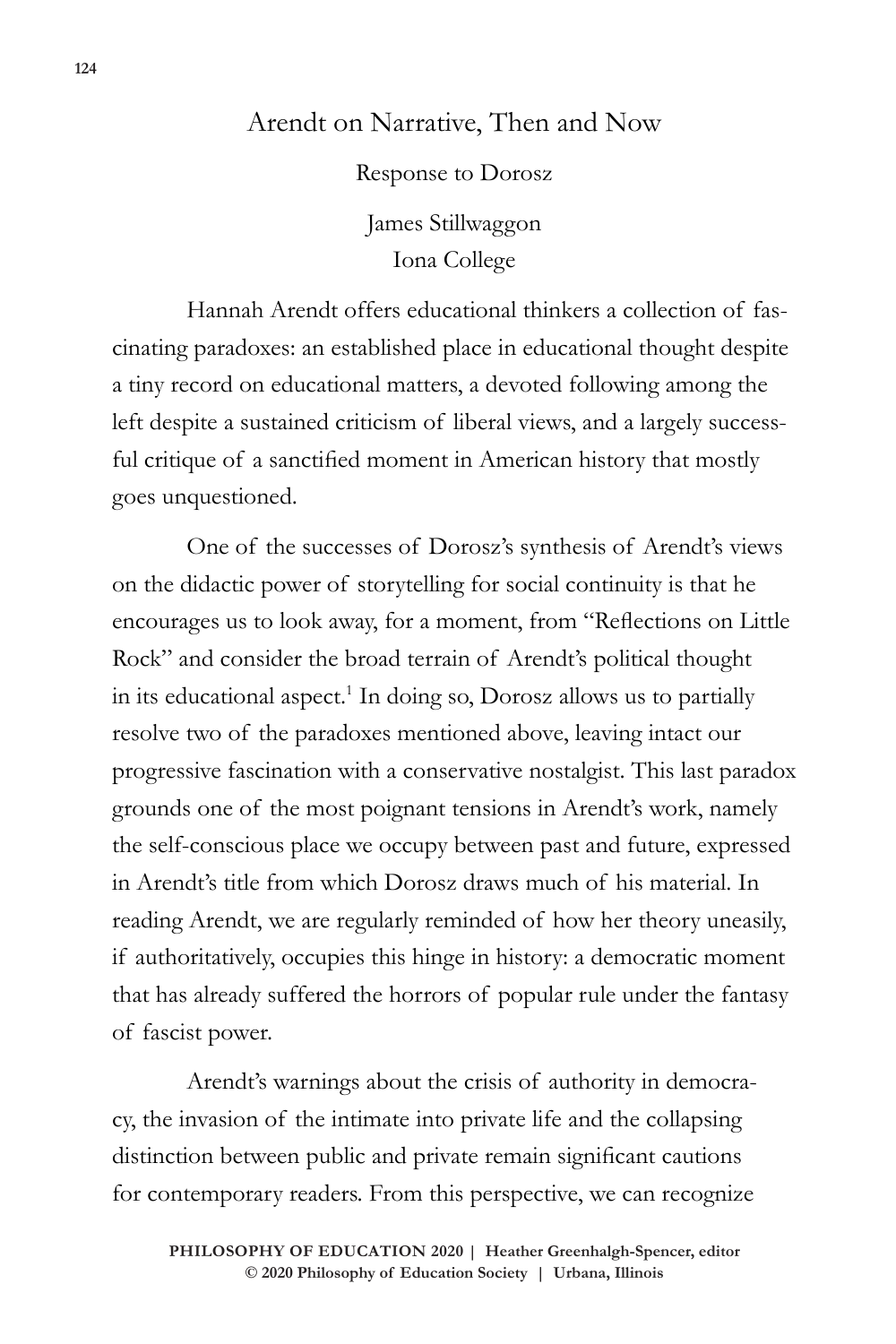that Dorosz's synthesis of Arendt's views provides us with a strong, well-integrated picture of how Arendt sees storytelling as a primary function of education and social maintenance throughout the greater part of human history. At the same time, we must recognize Arendt's belief that we live in a time that does not resemble the greater part of human history. The main question Dorosz's paper inspires is: if Arendt's social theory relies on the historical analysis of social structures from the past, how does a synthesis of these historical critiques help us "think what we are doing" today?

Dorosz, for instance, represents Arendt's understanding of the function of narrative clearly in claiming that "stories of the past provide common ground for those of us who share such stories in the present," and that connections to a common story "are the essence of what it means to live in a common, public world." Following from this position on the place of the narrative, Dorosz argues that "If students are sufficiently exposed to stories of the past, they will stand a chance of inheriting some kind of common world when they enter public  $l$ ife $"$ 

But in one of the source texts for Dorosz's work, Arendt seems to argue that the notion of a common world with common meanings is a thing of the past. Arendt's critique begins as a critique of contemporary political language, recognizing a silent agreement in most discussions among political and social scientists that we can ignore distinctions and proceed on the assumption that everything can eventually be called anything else, and that distinctions are meaningful only to the extent that each of us has the right "to define his terms."<sup>2</sup>

Exploring this supposed right, she questions whether such terms as "tyranny" and "authority" and "totalitarianism" have simply lost their common meaning, or that we have ceased to live in a com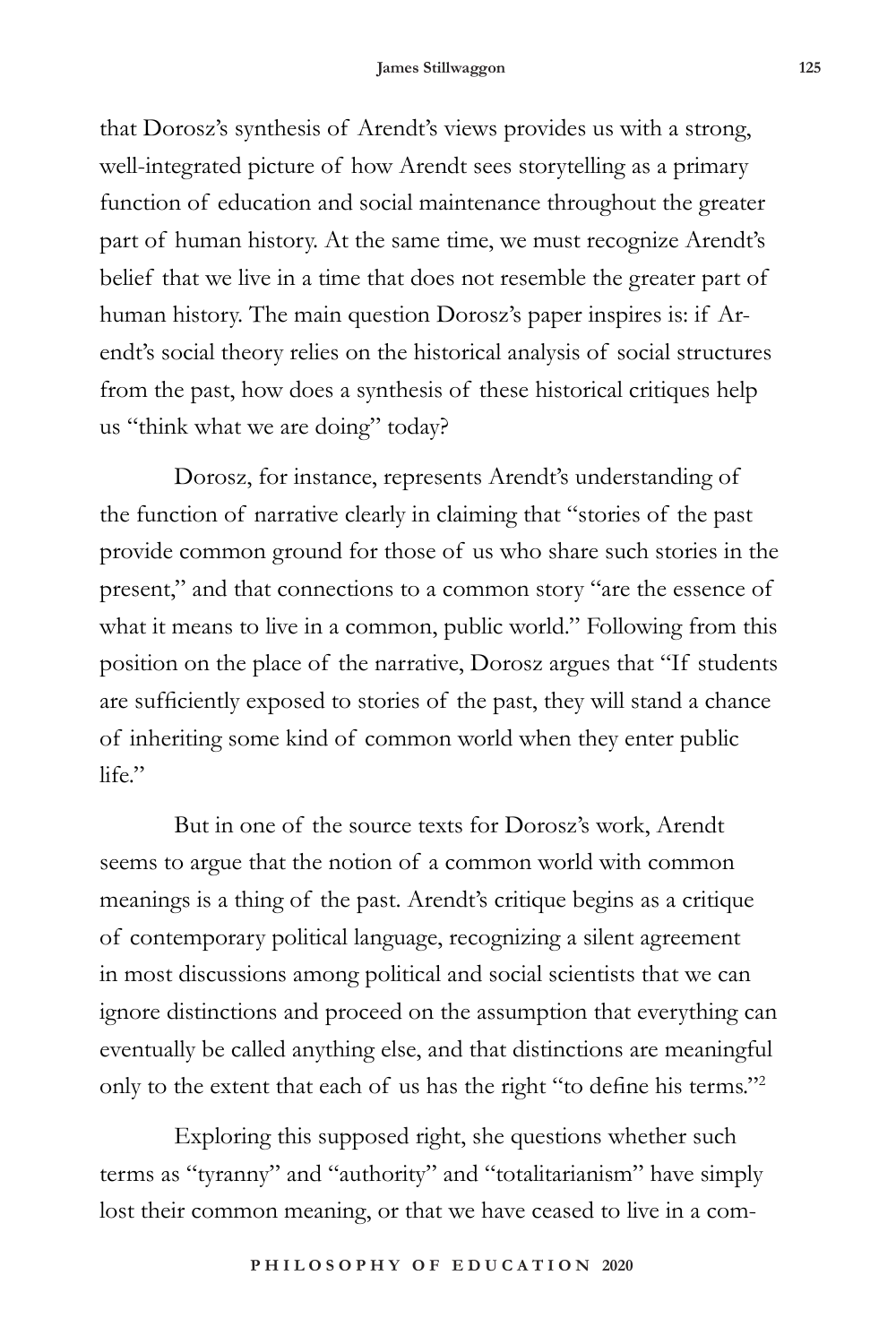mon world with the words we have in common possess an unquestionable meaningfulness, so that, short of being condemned to live verbally in an altogether meaningless world, we grant each other the right to retreat into our own worlds of meaning, and demand only that each of us remain consistent within his own private terminology?<sup>3</sup>

And concludes that if, in these circumstances, we assure ourselves that we still understand each other, we do not mean that together we understand a world common to us all, but that we understand the consistency of arguing and reasoning, of the process of argumentation in its sheer formality.4

Arendt's testimony on the subject of creating a common world through narrative discourse underscores the interpretive value of Dorosz's work, insofar as it identifies the common world once established through discourse as a genuine loss: there was something there, in narrative forms, that not only disclosed a world but brought one into being. At the same time, knowing that there was something there should fill us with something like the grief that Arendt expresses, insofar as it suggests that Dorosz provides us the key to a beautiful door that leads to a ruin. In the current age, in the absence of shared meanings, the common world falls apart, and the tools by which the common world was once built no longer do the work they once did.

Arendt's regular use of the term "crisis" in naming the current moment points equally to the sense of loss indicated in the quotations above and our opportunity to define something new—an opportunity that remains unrealized over half a century later. But if an answer hasn't emerged in how we live out the future, and if society cannot help but continually turn back to a past that is irrevocably lost, perhaps we can consider one way that storytelling has coped in the meantime, fighting between the forces before us and behind us like the protago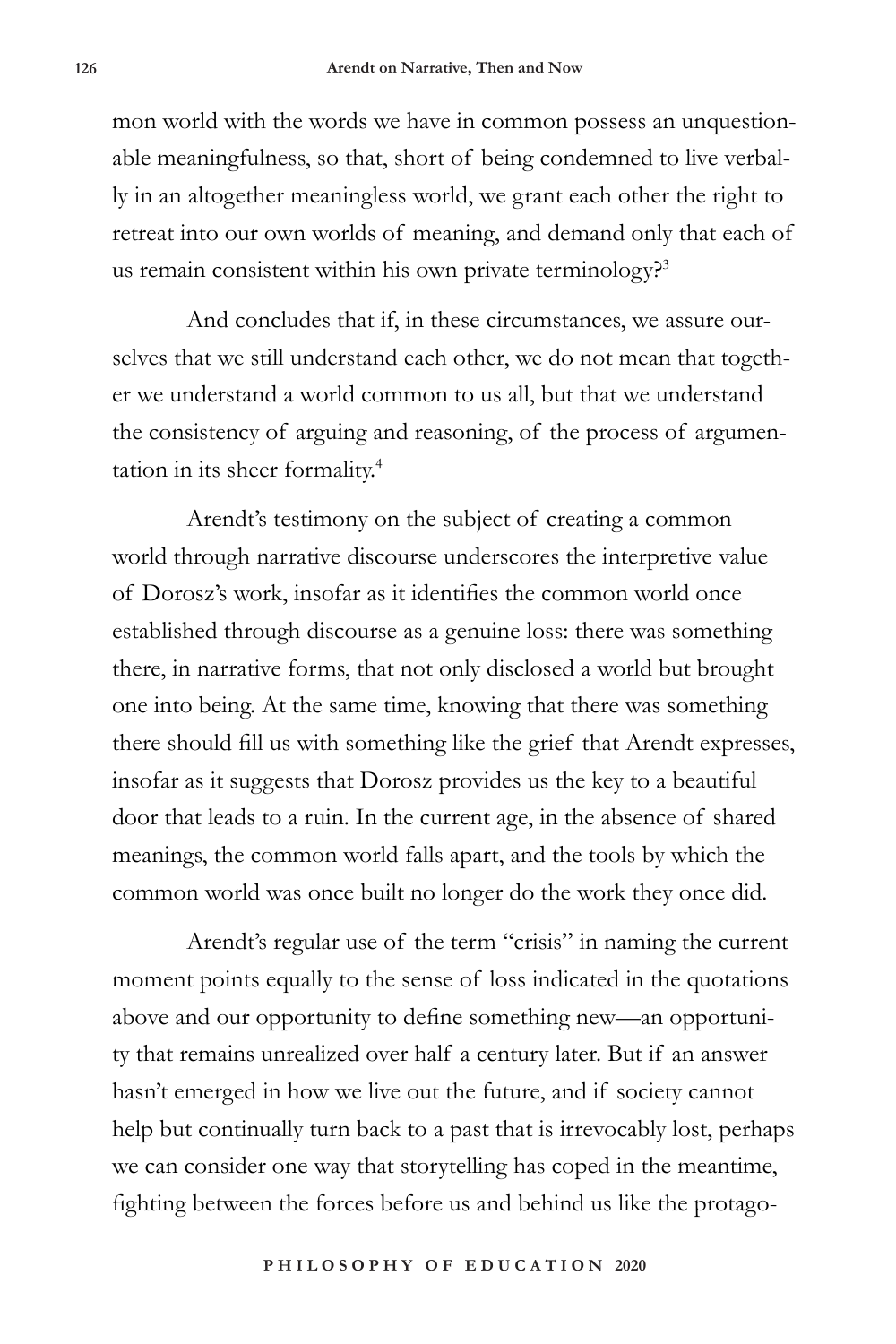nist in Kafka's parable by which Arendt personifies the current age.<sup>5</sup>

For Kafka's protagonist, his place in history has become an unbearable repetition of fighting the influence of the past and the uncertainty of the future. He dreams of transcendence, of stepping out of the daily battle, but the only stories of transcendence he knows are those that have been delivered to him through the influence of the past. The battle that he—and we—take up with the received truths of history is the challenge of hermeneutically extracting a sign of the transcendent from the habitually repeated stories of his childhood: a root of the Adamic language from the ruins of Babel.

In the absence of an answer to how we live after authority (because an answer would require an authorized voice) we might turn instead to an example of a coping strategy, the practice of turning ironically toward the past, in narrative retellings such as *Grendel*, *John Dollar*, and *The Wide Sargasso Sea*. The popularity of retellings as a genre of narrative among adults and children alike attests to Arendt's self-consciousness about our relationship to the past and to the belief that our agency is never entirely separable from the past that makes us. The act of retelling tells us that we inhabit a horizon largely defined by precedent, but that while the pieces of this history are already made, this does not mean that we cannot move them around and by moving them understand that their significance is not in their being but in their relation to one another.

This limited agency provides a sense of narrative that is distinct from that which relies on authority to produce a common world with shared meanings: its reach is always limited; our meanings are never our own. Instead, it establishes a relation to the past analogous to the contemporary sense of political action that J.M. Bernstein claims as central to Arendt's political doctrine: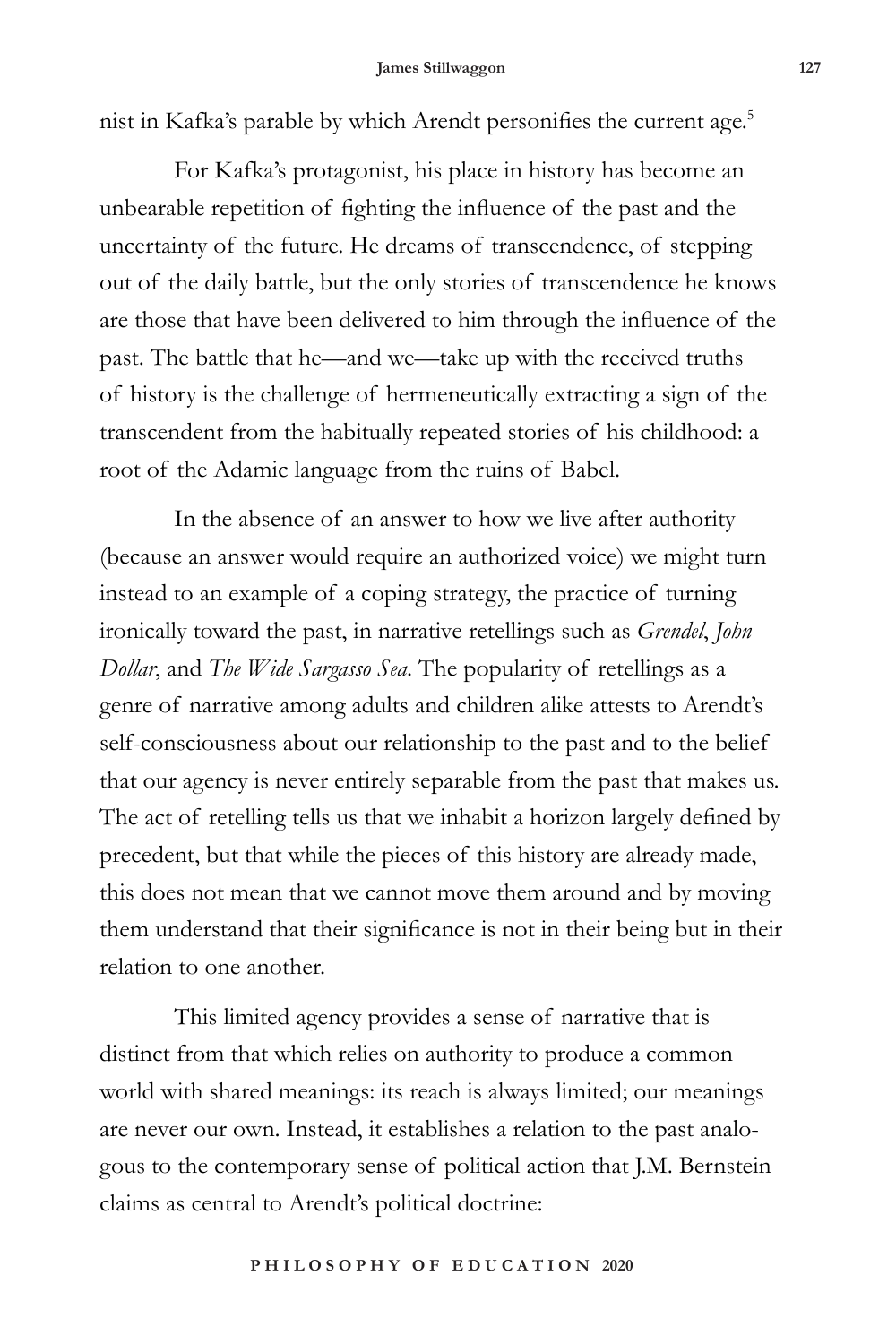If action is essentially beginning, and beginning is best exemplified by revolutionary founding, and founding is best realized in the refounding that is civil disobedience, then civil disobedience is the fulfillment of Arendt's political doctrine. Civil disobedience as refounding is renewing; renewing is the uprising of the new in its double conditionality . . . always dependent on the very past it exceeds, always failing (ready to be lost again). $6$ 

Bernstein reads Arendt as claiming that action in the contemporary world does not create a common world as much as it draws upon the memory of a shared world in taking a stand on the future. We can disobey, and thereby, perhaps, change things for the moment, but creation *ex nihilo* is beyond us. Thinking of our narrations as renarrations, of our foundings as refoundings, puts us in that paradoxical relation to the past not so different from Arendt's herself: always nostalgic for an authorized narrative that has receded into the past but has never finally departed; always keeping an eye out for a moment in the future when the repositioning of established categories might allow transcendence to be born anew.

- 3 Arendt, *Between Past and Future,* 95.
- 4 Arendt, *Between Past and Future*, 95.
- 5 Hannah Arendt*, Between Past and Future* (New York: Penguin Books*,* 1954), 7.

<sup>1</sup> Hannah Arendt, "Reflections on Little Rock," *Dissent* (Winter 1959), 45-56.

<sup>2</sup> Hannah Arendt*, Between Past and Future* (New York: Penguin Books*,* 1954), 95.